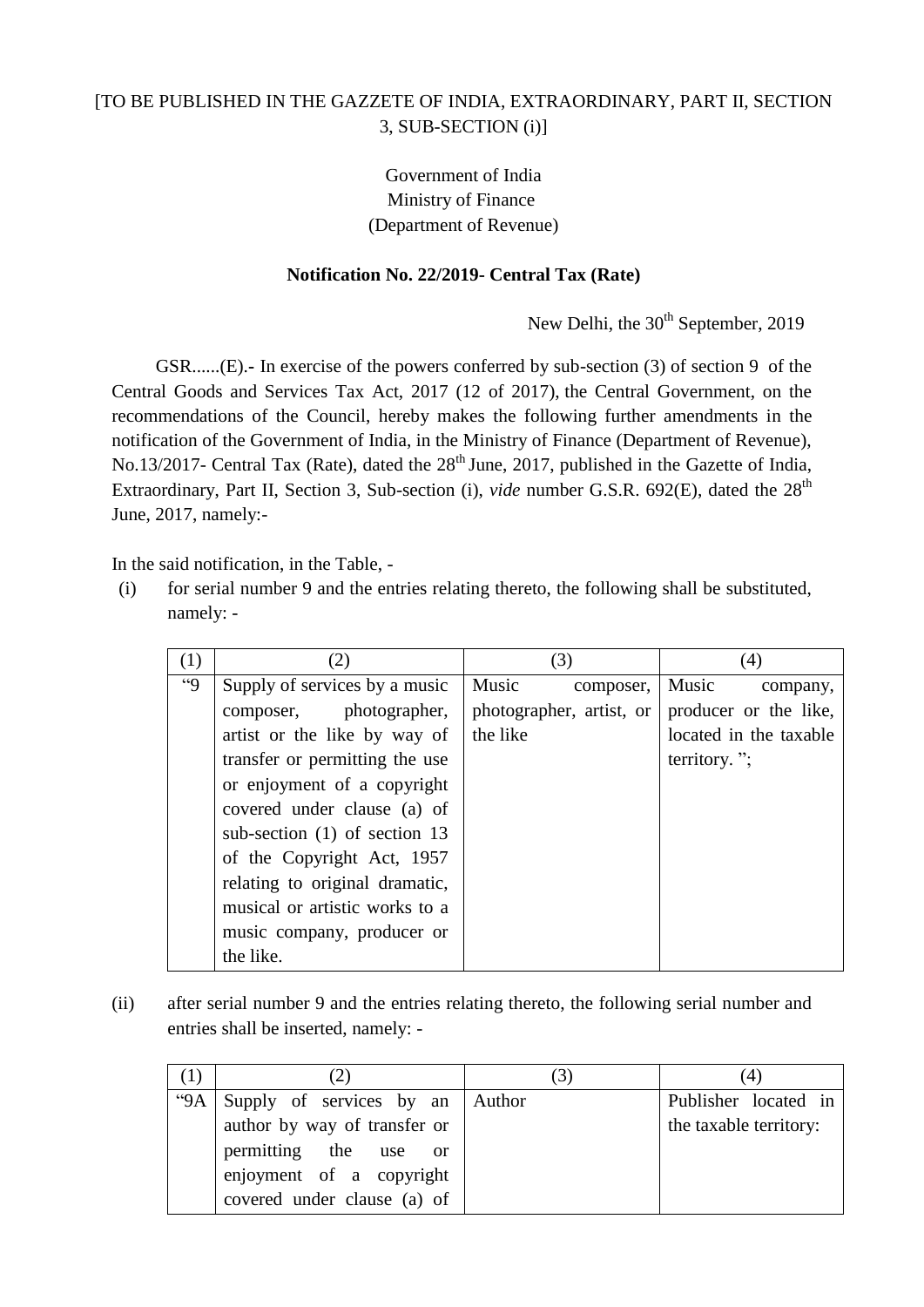| sub-section $(1)$ of section 13 | Provided that nothing            |
|---------------------------------|----------------------------------|
| of the Copyright Act, 1957      | contained in this entry          |
| relating to original literary   | shall apply where, -             |
| works to a publisher.           |                                  |
|                                 | (i) the author has               |
|                                 | taken<br>registration            |
|                                 | under<br>Central<br>the          |
|                                 | Goods and Services               |
|                                 | Tax Act, 2017 (12 of             |
|                                 | $2017$ , and filed a             |
|                                 | declaration,<br>in the           |
|                                 | form at Annexure I,              |
|                                 | within the time limit            |
|                                 | prescribed<br>therein,           |
|                                 | with the jurisdictional          |
|                                 | CGST<br><b>SGST</b><br><b>or</b> |
|                                 | commissioner, as the             |
|                                 | case may be, that he             |
|                                 | exercises the option             |
|                                 | to pay central tax on            |
|                                 | the service specified            |
|                                 | in column (2), under             |
|                                 | forward charge in                |
|                                 | accordance<br>with               |
|                                 | Section $9(1)$ of the            |
|                                 | Central Goods<br>and             |
|                                 | Service<br>Tax<br>Act,           |
|                                 | 2017 under forward               |
|                                 | charge, and to                   |
|                                 | comply with all the              |
|                                 | provisions of Central            |
|                                 | Goods and Service                |
|                                 | Tax Act, 2017 (12 of             |
|                                 | 2017) as they apply to           |
|                                 | a person liable for              |
|                                 | paying the tax<br>in             |
|                                 | relation to the supply           |
|                                 | of any goods or                  |
|                                 | services or both and             |
|                                 | that he<br>shall<br>not          |
|                                 | withdraw<br>the<br>said          |
|                                 | option within a period           |
|                                 | of 1 year from the               |
|                                 | date of exercising               |
|                                 | such option;                     |
|                                 |                                  |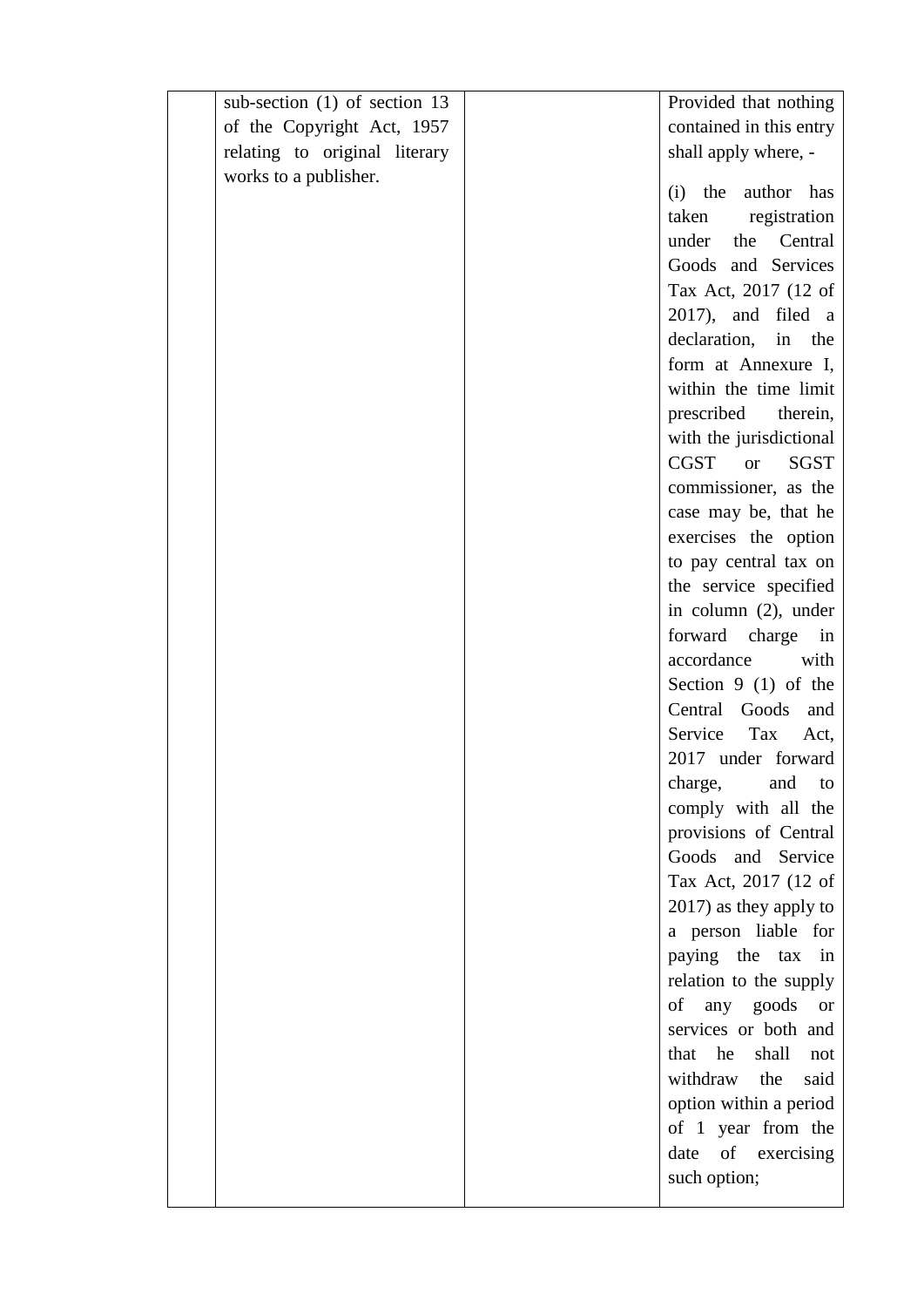|  | (ii) the author makes |    |
|--|-----------------------|----|
|  | declaration,<br>a     | as |
|  | prescribed            | in |
|  | Annexure II on the    |    |
|  | invoice issued by him |    |
|  | in Form GST Inv-I to  |    |
|  | the publisher.";      |    |

(iii) after serial number 14 and the entries relating thereto, the following serial numbers and entries shall be inserted, namely: -

| (1)  | (2)                           | (3)                                                       | (4)                                    |
|------|-------------------------------|-----------------------------------------------------------|----------------------------------------|
| "15" | Services provided by way of   | Any person other than Any body corporate                  |                                        |
|      | renting of a motor vehicle    | a                                                         | body corporate, located in the taxable |
|      | provided to a body corporate. | paying central tax at territory.                          |                                        |
|      |                               | the rate of 2.5% on                                       |                                        |
|      |                               | renting of motor                                          |                                        |
|      |                               | vehicles with input tax                                   |                                        |
|      |                               | credit only of input                                      |                                        |
|      |                               | service in the same line                                  |                                        |
|      |                               | of business                                               |                                        |
| 16   | Services of lending of        | Lender <i>i.e.</i> a person Borrower <i>i.e.</i> a person |                                        |
|      | securities under Securities   | who<br>deposits the                                       | who<br>borrows<br>the                  |
|      | Lending Scheme, 1997          | securities registered in securities under the             |                                        |
|      | ("Scheme") of Securities and  | his name or in the name   Scheme through an               |                                        |
|      | Exchange Board of India       | of any other person approved                              |                                        |
|      | ("SEBI"), as amended.         | duly authorised on his intermediary                       | of                                     |
|      |                               | behalf with<br>an                                         | SEBI.".                                |
|      |                               | approved intermediary                                     |                                        |
|      |                               | for the purpose of                                        |                                        |
|      |                               | lending under the                                         |                                        |
|      |                               | Scheme of SEBI                                            |                                        |

2. This notification shall come into force on the  $1<sup>st</sup>$  day of October, 2019.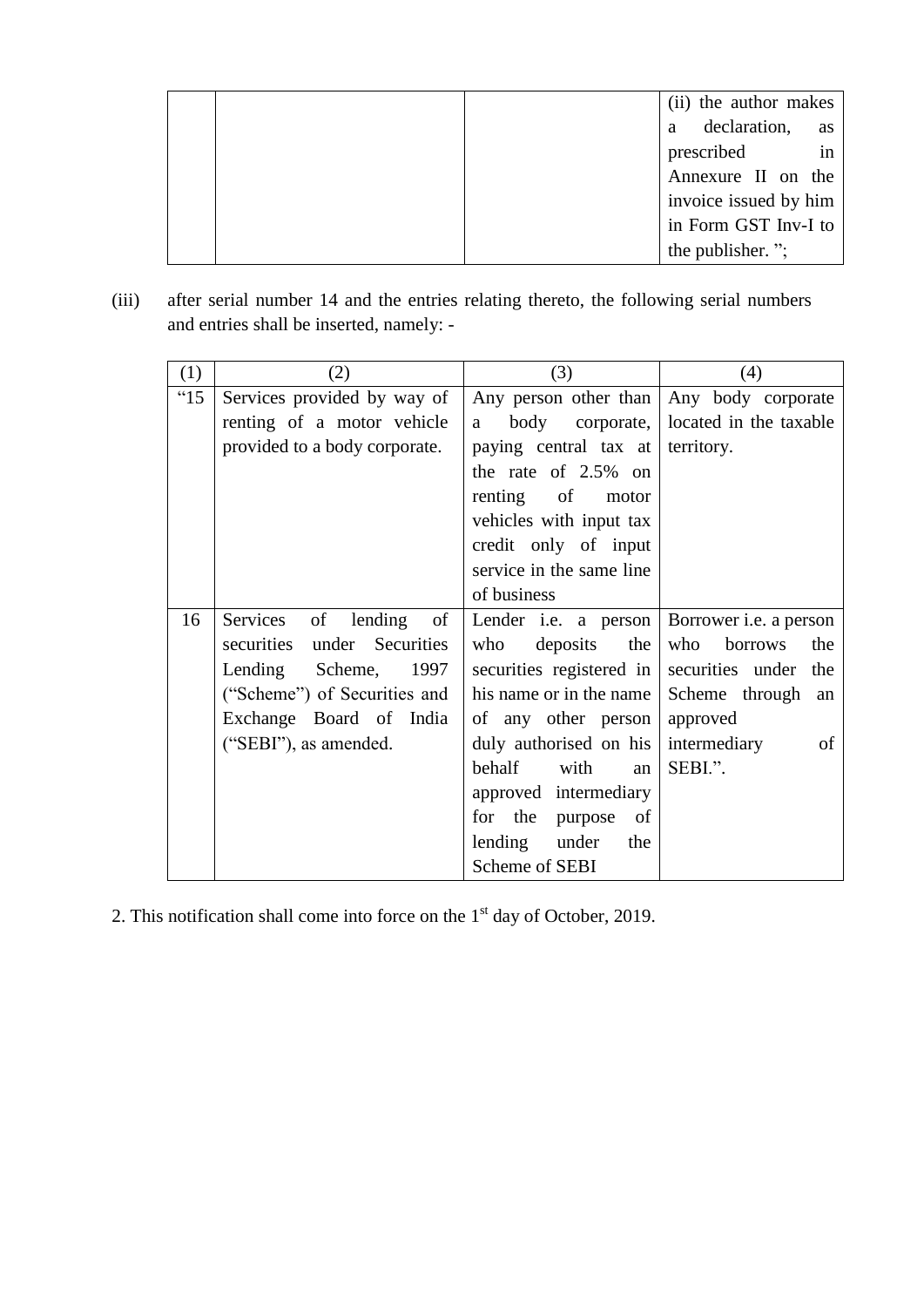### **Annexure I**

### **FORM (9A of Table)**

(Declaration to be filed by an author for exercising the option to pay tax on the "supply of services by an author by way of transfer or permitting the use or enjoyment of a copyright covered under clause (a) of sub-section (1) of section 13 of the Copyright Act, 1957 relating to original literary works to a publisher" under forward charge on or before 31.10.2019 for the option to be effective from 1.11.2019 *or* before the commencement of any Financial Year for the option to be effective from the commencement of that Financial Year.)

Reference No. \_\_\_\_\_\_\_\_\_\_\_\_\_\_\_\_\_\_\_ Date \_\_\_\_\_\_\_\_\_\_\_\_

\_\_\_\_\_\_\_\_\_\_\_\_\_\_\_\_\_\_\_\_ \_\_\_\_\_\_\_\_\_\_\_\_\_\_\_\_\_\_\_\_ \_\_\_\_\_\_\_\_\_\_\_\_\_\_\_\_\_\_\_\_

To

(To be addressed to the jurisdictional Commissioner)

- 1. Name of the author:
- 2. Address of the author:
- 3. GSTIN of the author:

#### **Declaration**

- 1. I have taken registration under the Central Goods and Services Tax Act, 2017 (12 of 2017), and I hereby exercise the option to pay central tax on the service specified against serial No. 9A in column (2) of the Table in the notification No. 13/2017 - Central Tax (Rate), dated the  $28<sup>th</sup>$  June, 2017, supplied by me, under forward charge in accordance with section 9 (1) of CGST Act, and to comply with all the provisions of CGST Act, 2017 (12 of 2017) as they apply to a person liable for paying the tax in relation to the supply of any goods or services or both;
- 2. I understand that this option, once exercised, shall not be allowed to be changed within a period of 1 year from the date of exercising the option and shall be valid, at least, till the end of Financial Year following the year in which it is made.

| Signature    |  |
|--------------|--|
| Name         |  |
| <b>GSTIN</b> |  |

Place \_\_\_\_\_\_\_\_\_\_\_\_\_\_\_\_\_\_ Date \_\_\_\_\_\_\_\_\_\_\_\_\_\_\_\_\_\_